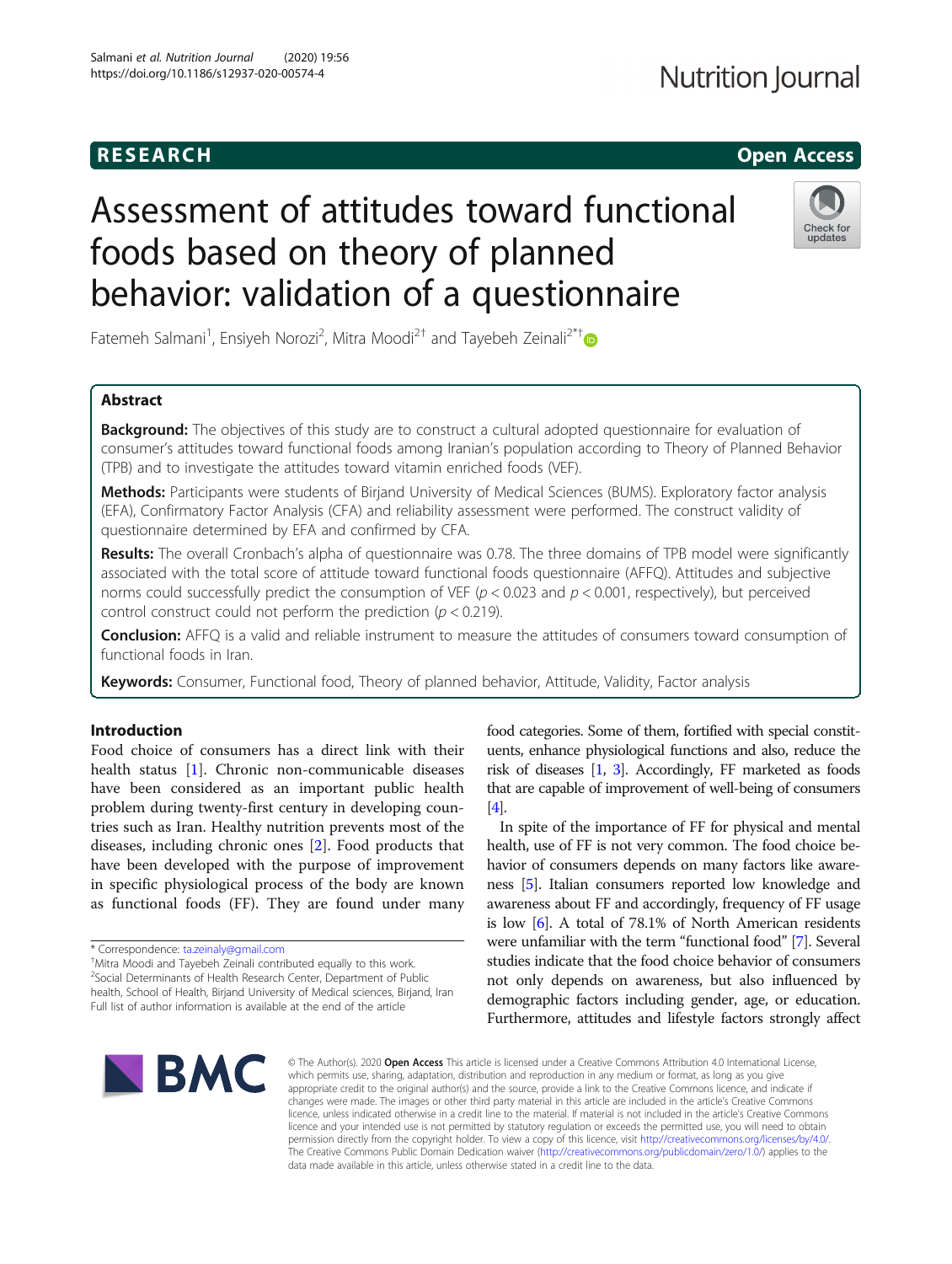the consumer's behavior [8–12]. Other significant predictors, including self-efficacy, user's intention to perform the behavior and subjective norms to consume foods were also reported for the consumer's choice of FF [13].

In the food industry, the need for further research into consumer behavior of food choice has been really felt [13]. Until now, several questionnaires were used to assess the status of consumption of FF and its determinants in different countries [4–6, 8–10, 13–22], though, these are mainly developed in European and Western countries. It was reported that attitudes and perceptions of consumers highly depends on the resident's country [14, 21, 22]. Attitudes of American and Danish consumers were lower than Finnish ones in the evaluation of the effect of culture values on the acceptance of FF [20]. Limited studies were performed on consumer's attitudes in Iran toward FF [23]. No information is available about the status of consumption of FF in Iran. To best of our knowledge, there is no questionnaire in Persian language to be used in Iran for evaluating the consumer's determinants toward FF. Thus, the aim of the present study was (a) to construct a cultural adopted questionnaire for evaluation of consumer's attitudes toward functional foods among Iranian's population and (b) to investigate the attitudes toward vitamin enriched foods (VEF). For this reason, we used the Theory of Planned Behavior (TPB) as a conceptual framework. This theory is one of the most suitable theories for the prediction of healthy behavior. Based on this theory, attitude, subjective norms and perceived control of behavior are determinants of behavioral decision making of people [24]. These determinants will affect the consumers' intention to carry out special behavior [24].

#### Materials and methods

Scale development process was performed in two basic stages, including item generation and scale development.

#### Stage 1: item generation

Deductive approach was used to generate items. In this approach, theoretical definition of the construct under examination is used as a guide for the development of items [25]. In this study, TPB was used as theoretical framework of item construction [26]. TPB is one of the most widely used theories in health behavior research that is concerned with individual motivational factors as determinants of the performing health-related behaviors. Based on the TPB assumptions, the best predictor of a behavior is behavioral intention, which in turn is determined by attitude toward the behavior, social normative perceptions associated with the behavior, and perceived control over the behavior  $[26]$ . Two methods were used for item generation. First, the item generation phase began with a comprehensive review of existing published literatures on the determinants of FF consumption and its measurement [1, 4, 8, 13–15]. Second, four focus groups were conducted to gain a comprehensive understanding of the potential cognitive and attitudinal determinants related to FF consumption in the target population and to propose items related to the three constructs of TPB (Attitudes, Subjective norms and Perceived control). The members of these focus groups were specialists in food safety and hygiene and also health education and health promotion. Using above methods, 40 potential items were initially generated across constructs of TPB, which includes 22 items for attitude, seven items for subjective norm and 11 items for perceived behavioral control. Attitude items were included individual's beliefs about instrumental and experiential outcomes of using the functional foods, and also overall evaluation of the FF consumption. Subjective norm items were designed to assess the important referent of individuals approve or disapprove of using FF or belief whether important referent of individuals use FF. And finally, perceived behavioral control items were control beliefs concerning the presence or absence of facilitators and barriers related to using FF. A 5 point Likert scale (completely agree to completely disagree) was used as a response rate.

In the next step, to ensure the face validity of the initial items, ten individual from target population presented their opinions about clarity and difficulty of each item. If the item was unclear and difficult to respond, the item was revised by rephrasing or rewording. Then, panel of ten experts including health educators, epidemiologists, biostatistics, nutritionist, and food safety and hygienist assessed content validity of generated theoretically derived items. For calculating the Content Validity Ratio (CVR), the experts rated their opinions about necessity of each item on a 3 point Likert - format (necessary, helpful but not necessary and not necessary). Based on the numbers given in Lawsche table [27], the item was considered as necessary one if the calculated ratio for each item was greater than 0.62. Pattern provided by Lynn was used for calculating the Content Validity Index (CVI: Item-CVI) [28]. The experts rated their opinions about simplicity, relevance and clarity of each item on the four-point scale. The item was retained for subsequent analysis if the calculated index for each item was not less than 0.78 [28].

#### Stage 2: scale development Study participants

Study participants were recruited from Birjand University of Medical Sciences (BUMS) from March to May 2018. BUMS is one of the most important universities in east of Iran. Sample size was calculated according to Somehagen et al. [15] by the following formula: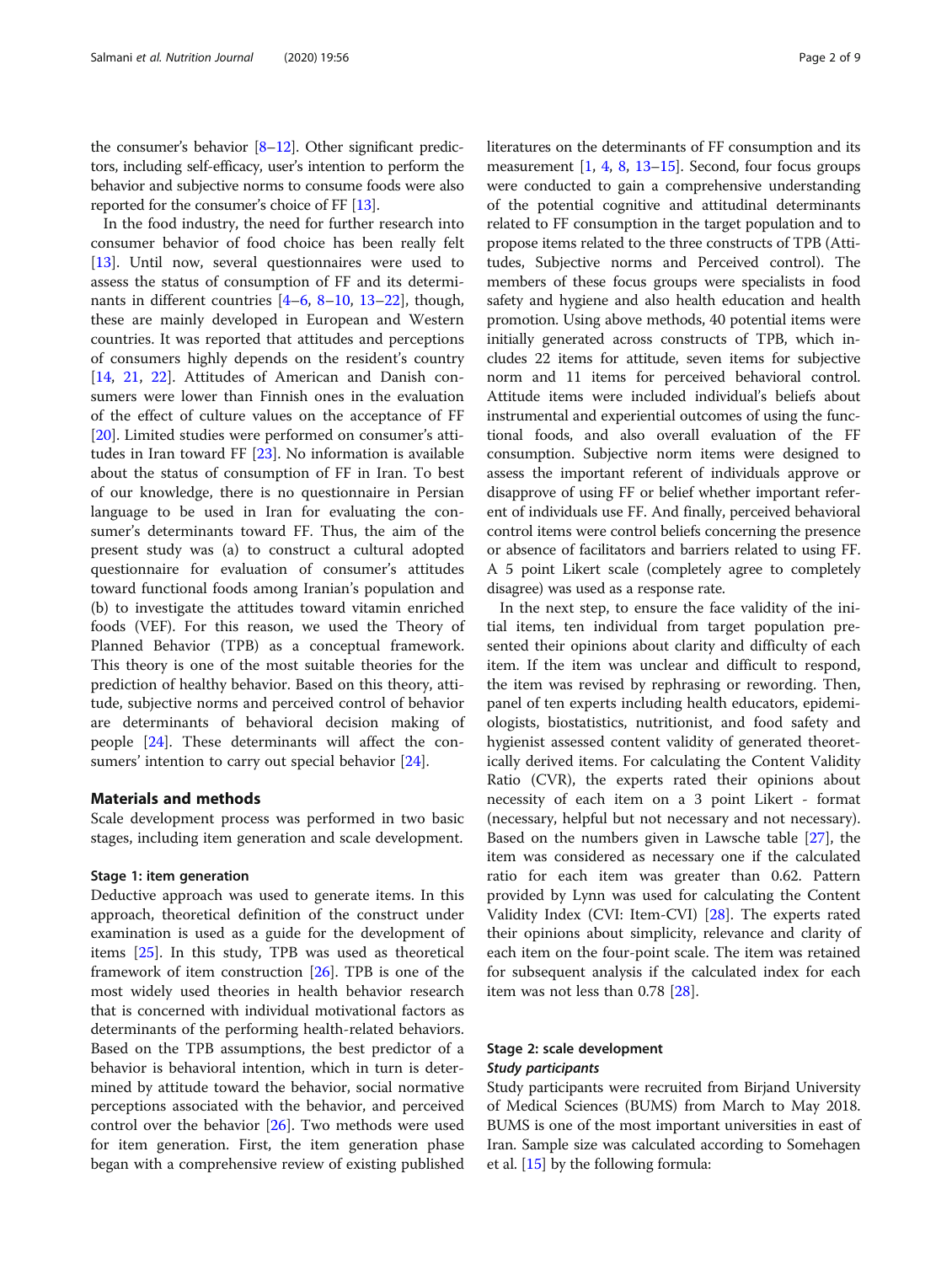$$
n=\frac{\left(z_{1-\frac{\alpha}{2}}+z_{1-\beta}\right)^2\sigma^2}{d^2}
$$

In which  $\alpha$ ,  $\beta$  and d were considered as 0.95, 0.8 and 0.208, respectively and the sample size was calculated 524. Considering 20% dropout, the sample size was reached to 630. According to the unwillingness of some participants, the questionnaires were completed by 541 students. A cluster sampling method was used for data collection. Five schools (school of Medicine, Dentistry, Nursing and Midwifery, Health, and Allied Medicine) were considered as clusters and the numbers of students in each school were proportional to the size of each school. The study was approved by the ethical committee of Birjand University of Medical Sciences according to the Helsinki declaration. Accordingly, aim of the study was presented to the participants and confidence was given about anonymous and voluntary nature of the study. Then, questionnaires were completed by students who verbally consented to participate.

#### Exploratory factor analysis (calibration sample:  $n = 239$ )

Exploratory factor analysis (EFA) (via SPSS software package version 16.5) was conducted on a random splithalf sample of the data to examine the factor structure of questionnaire. At first, the reliability of the instrument scale was verified by Cronbach's Alpha coefficient and Intra class correlation (ICC). Cronbach α. greater than 0.70 and ICC more than 0.75 were considered as criteria for verifying the reliability of the scale [29]. Bartlett's Test of Sphericity was also examined. The sampling adequacy was verified by Kaiser–Meyer–Olkin (KMO) test. KMO value equal or greater than 0.65 was considered as criterion for sampling adequacy [30]. Then, Principal Axis Factoring with Varimax rotation by Maximum Likelihood method was used to explore the factor structure of questionnaire. Kaiser's criteria (eigen value> 1 rule), and the Scree plot [13], were used as main criteria for verifying the factor structure.

#### Confirmatory factor analysis (validation sample:  $n = 281$ )

LISREL software (version 8.8) was used to evaluate the factor structure of data. There are several statistics that can be used to assess goodness-of-fit. According to Hu & Bentler (1999), multiple fit indices and cut-offs were used to assess the goodness of fit of the data: Tucker– Lewis Index (TLI) with a cut-off value of  $TLI \geq 0.90$ , Comparative Fit Index (CFI) with a cut-off value of CFI ≥ 0.90, Root Mean Squared Error of Approximation (RMSEA) with a cut-off value of RMSEA≤0.08, the normed  $χ$ 2 with a cut-off value of normed $χ$ 2/df < 5 and Parsimonious Normed Fit Index (PNFI) with a cut-off value of PNFI≥0.5 [31]. Furthermore, some other indices such as Goodness-of-Fit-Index (GFI) ≥0.9 and Parsimonious Comparative Fit Index (PCFI) ≥0.6 were suggested [32].

#### Reliability assessment

Cronbach's Alpha coefficient was used to assess the reliability of the total scale and the three subscales: Attitudes, Subjective norms and Perceived control. According to Nunnally (1978) recommendation, Cronbach's α. greater than 0.70 was considered as criterion for verifying the reliability of the scale [29].

#### Attitudes toward vitamin enriched foods

The scale was used to determine the attitudes of BUMS students toward use of VEF including milk fortified with vitamin D3, juices and macaroni enriched with vitamins as examples of FF. Participants were classified based on the use of VEF into users and nonusers. Socio-demographic profile of respondents was analyzed including age, sex, income of family, place of residence, shopping's place, father's and mother's education level and read of food label.

#### Statistical analysis

Data was analyzed by use of SPSS 16. Quantities data were expressed with mean and standard deviation (SD). Qualitative data were described by use of frequency and percentage. The Kolmogrov-smirnov test was used to assess the normal distribution of the data. Chi-Square and independent T-test were used to evaluate the demographic and subscales of TPB model regarding VEF, respectively. P < 0.05 was considered as significant level.

#### Results

#### Face and content validity

The impact score index was used to determine the face validity of the initial items. Most of the items received a score of more than 1.5 and entered in subsequent analysis. Cognitive testing also revealed that 38 initially items were well understood and only some re-wording was required. Only two items were deleted due to difficulty in comprehension. Content validity Ratio (CVR) and Content Validity Index (CVI) were calculated based on the rating that experts assigned to each item. Content validity ratios for 8 items were less than 0.62; so these items were not considered in subsequent analysis. Each of the final 30 items achieved a CVI of > 0.80, suggesting high content validity.

#### Construct validity

The descriptive statistics such as means, standard deviations, skewness, kurtosis, minimums, maximums, Cronbach's alpha and ICC of three subscales were shown in Table 1. According to Table 1, attitudes and subjective norms' reliability were confirmed, but perceived control had a low value of Cronbach's alpha. Eleven items were deleted to increase the Cronbach's alpha of the scale.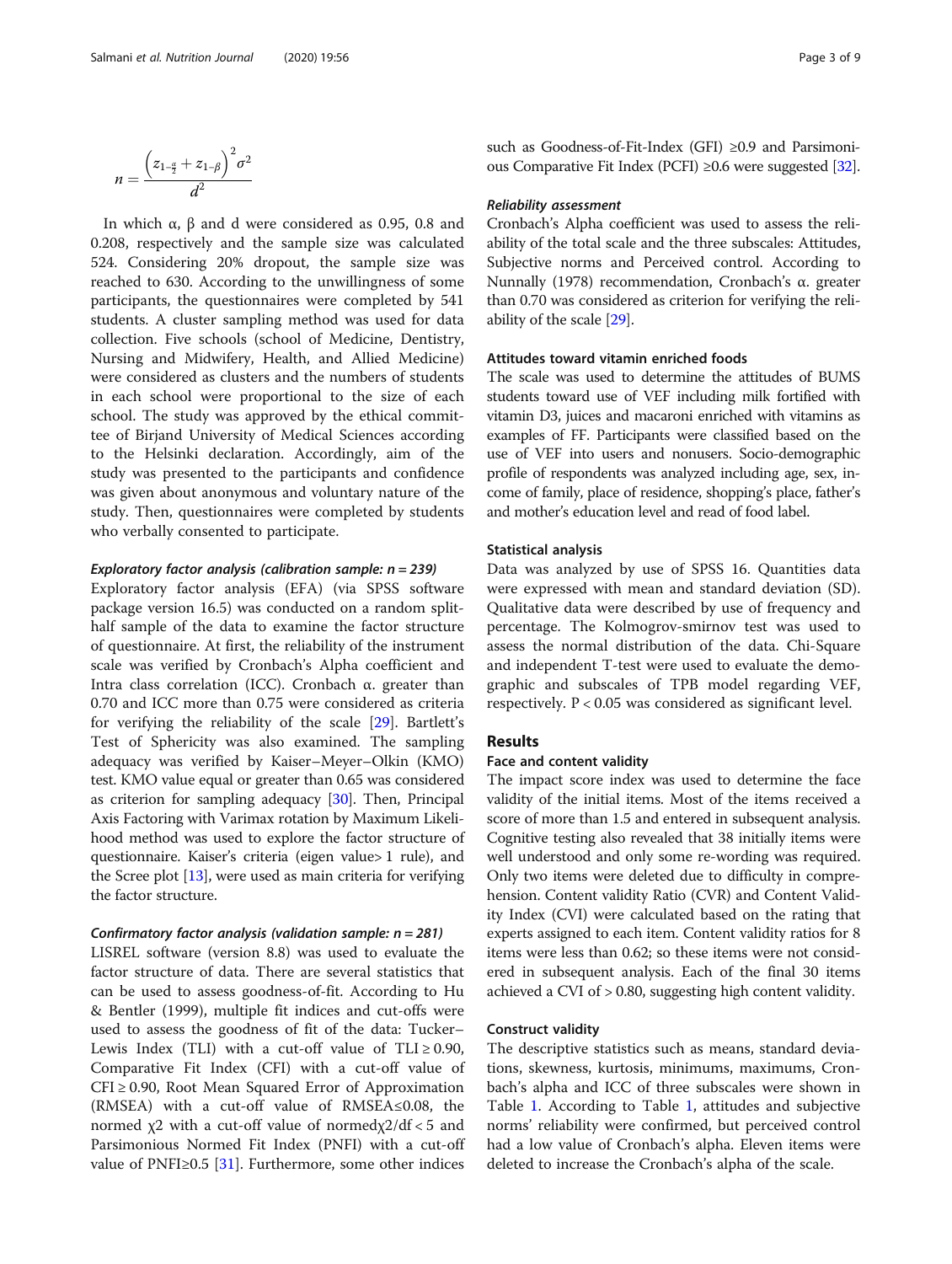**Table 1** Mean, SD and reliability scores of questionnaire domains (Calibration sample:  $n = 239$ )

| Domain            | Minimum | Maximum | Mean | SD   | Skewness | Kurtosis | Cronbach's alpha | ICC  |
|-------------------|---------|---------|------|------|----------|----------|------------------|------|
| Attitudes         |         |         | 3.70 | 0.75 | $-0.61$  | 0.89     | 0.76             | 0.80 |
| Subjective norms  |         |         | 3.56 | 0.68 | $-0.45$  |          | 0.70             | 0.75 |
| Perceived control |         |         | 3.15 | 0.66 | $-0.36$  | J.78     | 0.50             | 0.78 |

#### **FFA**

The explanatory factor analysis was performed by using spss 16. EFA was used for construct validity in order to remove unrelated items. The Sampling Adequacy criterion (KMO) was 0.84 [33]. There was a significant sufficient correlation between the items by Bartlett's test (approximate  $\chi$ 2 = 1695.48, p < 0.001). Three factors were extracted from the scree plot (Fig. 1). The principal component factor analysis with the Varimax rotation method leads to a 16 item questionnaire that loaded three factors (Table 2). In other word, three items were not properly categorized in expected factors. Factor one (attitude) included five items, Factor two (subjective norm) included six items and Factor three (perceived control) included five items. The total variance explained by attitude, subjective norm and perceived control was 17.75, 15.31 and 8.36%, respectively and ensemble is 41.42%. There were highly inter-correlation between factors and total score of questionnaire.

#### **CFA**

The chi-square test of the confirmatory factor analysis was significant [Chi-Square =  $222.224$ , df = 99, P < 0.001]. The root mean square residual showed that the model provided a good fit to the data (normed $x/2$ df = 2.29,  $GFI = 0.9$ ,  $TLI = 0.9$ ,  $CFI = 0.9$ ,  $PNFI = 0.67$ ,  $PCFI = 0.73$ , and  $RMSEA = 0.07$ ) (Fig. 2).

#### Reliability assessment

The reliability of subscales of the questionnaire was measured by calculation of Cronbach's alpha for a total of 534 study participants. The Cronbach's alpha of attitudes, subjective norms and perceived control were 0.79, 0.84 and 0.52, respectively. The overall Cronbach's alpha of questionnaire was 0.78. Association of the three subscales was assessed to determine the relationships between them (Table 3). The three domains were significantly associated with the total score of Attitudes toward functional Foods questionnaire (AFFQ)  $(p < 0.001)$  (Table 3). A significant association was seen between attitudes and subjective norms and also attitudes with perceived control  $(p < 0.001)$ .

#### Consumer behavior in relation to vitamin enriched foods

About 57.1% of the respondents were familiar with VEF while, 23.5% of the participants consumed the VEF. Most of the participants (71.8%) defined FF as some foods which contains some additional constituents that improved the health status of the consumer. Initially, some demographic factors were assessed. Table 4 reveals

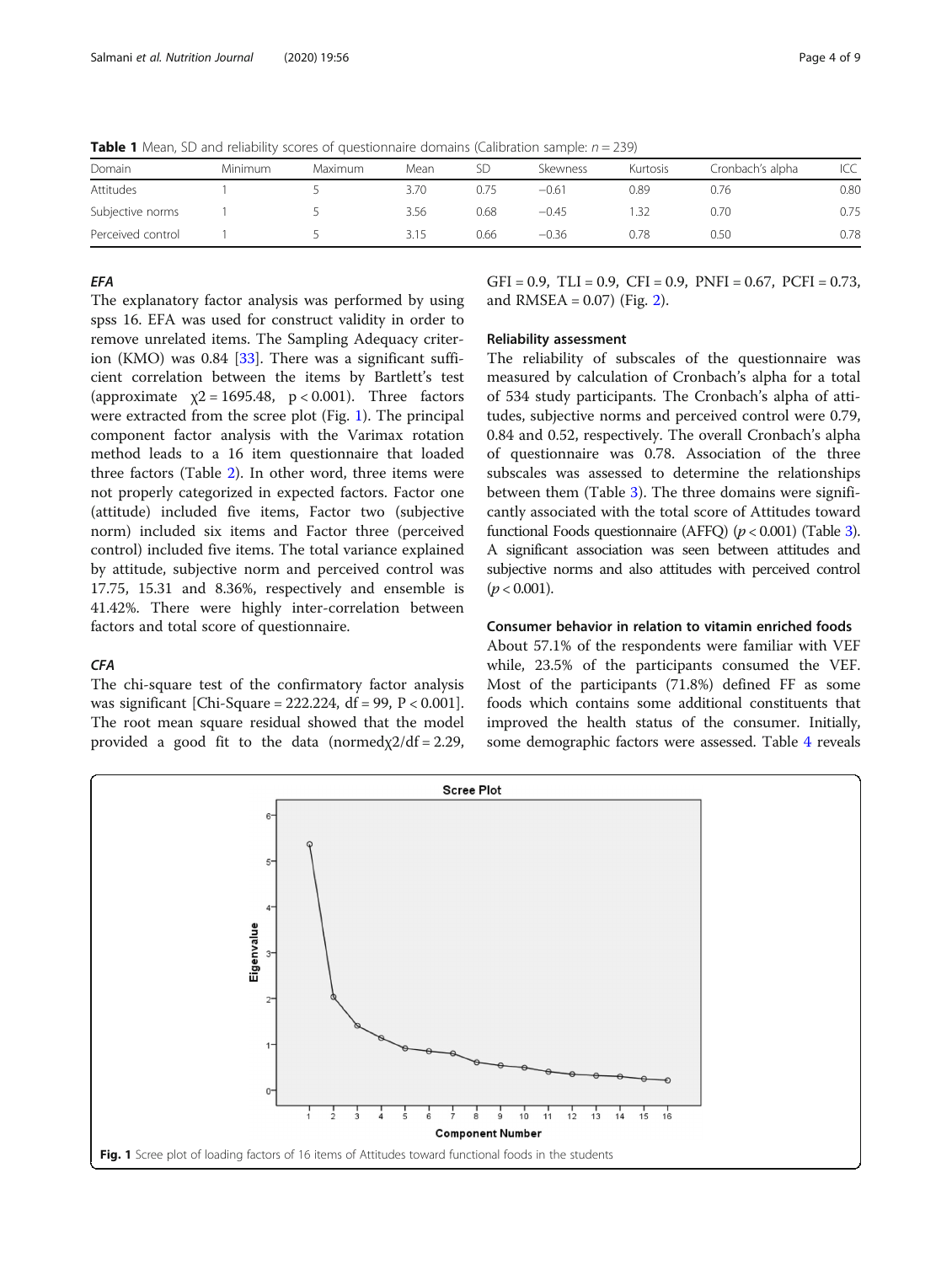|  |  |  | <b>Table 2</b> Exploratory factor analysis of 16 items of Attitudes toward functional Foods in the students |
|--|--|--|-------------------------------------------------------------------------------------------------------------|
|--|--|--|-------------------------------------------------------------------------------------------------------------|

| Ouestions                                                                                        | Factor's Loading |                   |                  |  |  |
|--------------------------------------------------------------------------------------------------|------------------|-------------------|------------------|--|--|
|                                                                                                  | Attitude         | Perceived Control | Subjective norms |  |  |
| Functional foods promote my well-being (T1)                                                      | .855             |                   |                  |  |  |
| Functional foods help to improve my mood (T2)                                                    | .836             |                   |                  |  |  |
| My performance improves when I eat functional food (T3)                                          | .862             |                   |                  |  |  |
| I can prevent disease by eating functional foods regularly (T4)                                  | .664             |                   |                  |  |  |
| For a healthy person it is worthless to use functional foods (T5)                                | .329             |                   |                  |  |  |
| If I do not know what is in a food, I will not try it (T7)                                       |                  | .668              |                  |  |  |
| I don't eat things I have never had before (T8)                                                  |                  | .851              |                  |  |  |
| I like to try the new food (T9)                                                                  |                  | .383              |                  |  |  |
| My family's view is that eating functional foods is beneficial to health (T11)                   |                  |                   | .744             |  |  |
| Today, most health professionals approve of functional foods (T12)                               |                  |                   | .682             |  |  |
| Among my friends are those who eat functional foods (T13)                                        |                  |                   | .576             |  |  |
| My family encourages me to eat functional foods (T14)                                            |                  |                   | .766             |  |  |
| Most people who care about me think that eating functional foods<br>is good for health (T15)     |                  |                   | .783             |  |  |
| Nutritionists recommend eating functional foods (T16)                                            |                  |                   | .751             |  |  |
| I may show food allergy by eating functional foods (T17)                                         |                  | .437              |                  |  |  |
| Functional foods are acceptable to me, even if they taste worse than<br>conventional foods (T21) |                  | .317              |                  |  |  |

the demographic profile of BUMS students regarding the use of vitamin enriched products including milk, juice, and macaroni fortified with vitamins. The mean  $(\pm SD)$ age of users and non-users of VEF was  $22.29 \ (\pm \ 3.81)$  and 22.51 ( $\pm$  4.75), respectively ( $p < 0.652$ ). By sex, there was no significant difference ( $p > 0.05$ ) between users and nonusers of VEF (Table 4). Students whose fathers and mothers had academic education were the most users of VEF ( $p < 0.000$  and  $p < 0.050$ , respectively). The monthly income of family significantly affects the use of VEF. According to Table 4, the frequency of users were increased by the enhancement of income ( $p < 0.042$ ). Urbanized people were the most users of VEF ( $p < 0.050$ ). People who purchased from hypermarkets were the most users of VEF ( $p < .000$ ). Moreover, read of nutritional constitutes of the foods significantly affects the consumption ( $p < .004$ ). Most users were familiar with the VEF ( $p < .000$ ).

According to Table 5, attitudes and subjective norms could successfully predict the consumption of VEF ( $p < 0.023$  and  $p < 0.001$ , respectively), but perceived control subscale could not perform the prediction  $(p < 0.219)$ .

#### **Discussion**

In the current study, a reliable and valid questionnaire for assessing the attitudes toward functional foods among Iranian consumers was developed based on the TPB model. As the consumption of FF depends on various factors, a multidimensional questionnaire must be

designed. The prepared questionnaire included a wide range of items to test the personal, interpersonal, and social factors relating to functional foods' perception among consumers. It was exposed to a comprehensive approach of critical analysis to be valid.

In the face validity, two items were excluded from the initial 40 items due to difficulty in comprehension. Among the remained 38 item, 30 of them had a good content validity and subjected to further analysis. According to descriptive statistics, the Cronbach's alpha of two subscales, including attitudes and subjective norms were satisfactory, but perceived control items was lower than the acceptable range. In order to increase the reliability of the questionnaire, some items [11] were deleted, but to retain the internal structure of the questionnaire, the authors decided to respect some items. ICC of the subscales was reasonable that shows the good consistency of the items overtime.

According to KMO in EFA analysis, the sample size of the study was adequate. During EFA analysis, the conceptual framework of the study was tried to remain. A total of 16 questions were categorized in three subscales of the proposed model and three items were not properly grouped in theses subscales and excluded.

In order to examine the dimension of the model, several fit indices were used [34], such as Chi-Square  $(\chi 2)$ , GFI, TLI, CFI, PNFI, PCFI, and RMSEA. Cut-off values of model fit indices show acceptable values for the model of TPB for assessing the attitudes toward functional foods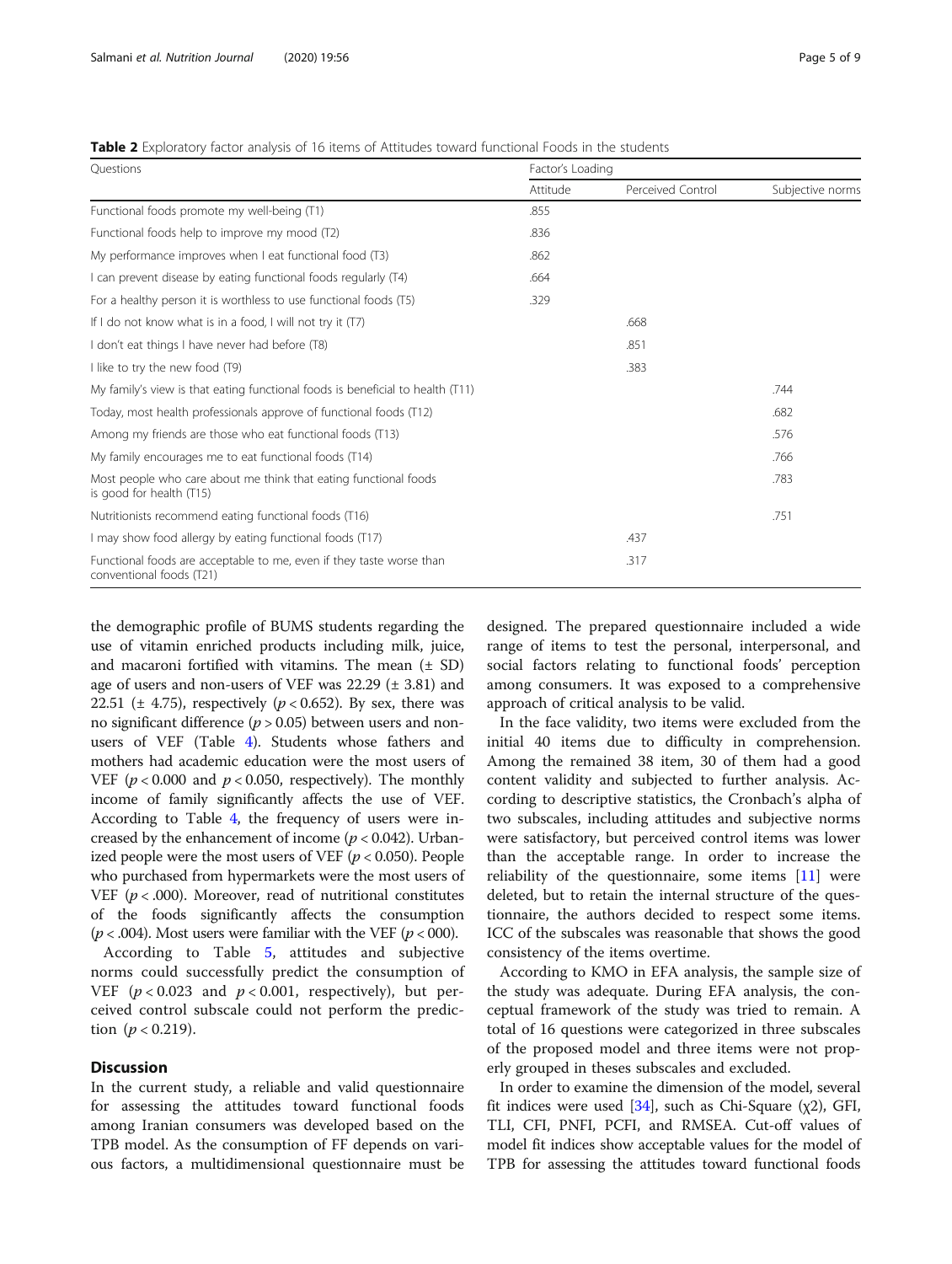Salmani et al. Nutrition Journal (2020) 19:56 Page 6 of 9



among Iranian consumers. Although, GFI was very close to the nominal value of 0.9 [34]. Some factors including sample size, the number of items, and the degrees of freedom to sample size ratio can be affected GFI and does not indicate poor model fit [35, 36]. The RMSEA is one of the most popular values of fitness which was in the acceptable range [34]. Based on the results of CFA analysis, the items showed a good fit for the scale according to the theoretical approach of TPB and properly confirmed by assessed indices.

Furthermore, two subscales of the questionnaire showed adequate reliability. Greater coefficient alphas for the perceived control would be desirable. It may be due to nature of the target group that most of them (71.1%) aren't the corresponding person of the shopping in the family. Moreover, lower amount of coefficient alphas for the perceived control in comparison with subjective norm or attitudes may be due to low level of awareness of consumer about FF and complex nature of them [13]. In order to enhance the reliability of the scales, the number of questions should be increased [23]. It may be produced a more reliable scale, but leads to a longer and less parsimonious model [37]. Accordingly, a previous study on use of vitamin supplements had a poor reliability on the perceived control items and they assess it with a single self-efficacy item [13]. They conclude that perceived control is not a significant predictor of consumer's preference to use health products and might relate to high levels of consumers' confidence to control their behavior [13]. Respecting the items, all

**Table 3** Association of the domains with overall score of Attitudes toward functional foods

|                   | Attitudes                      | Subjective norms             | Perceived control | Total          |
|-------------------|--------------------------------|------------------------------|-------------------|----------------|
| Attitudes         |                                | 0.49 (< 0.001)               | $0.23 \le 0.001$  | 0.78 (< 0.001) |
| Subjective norms  | $\qquad \qquad \longleftarrow$ |                              | 0.11(0.078)       | 0.76 (< 0.001) |
| Perceived control | $\qquad \qquad \longleftarrow$ | $\qquad \qquad \blacksquare$ |                   | 0.57 (< 0.001) |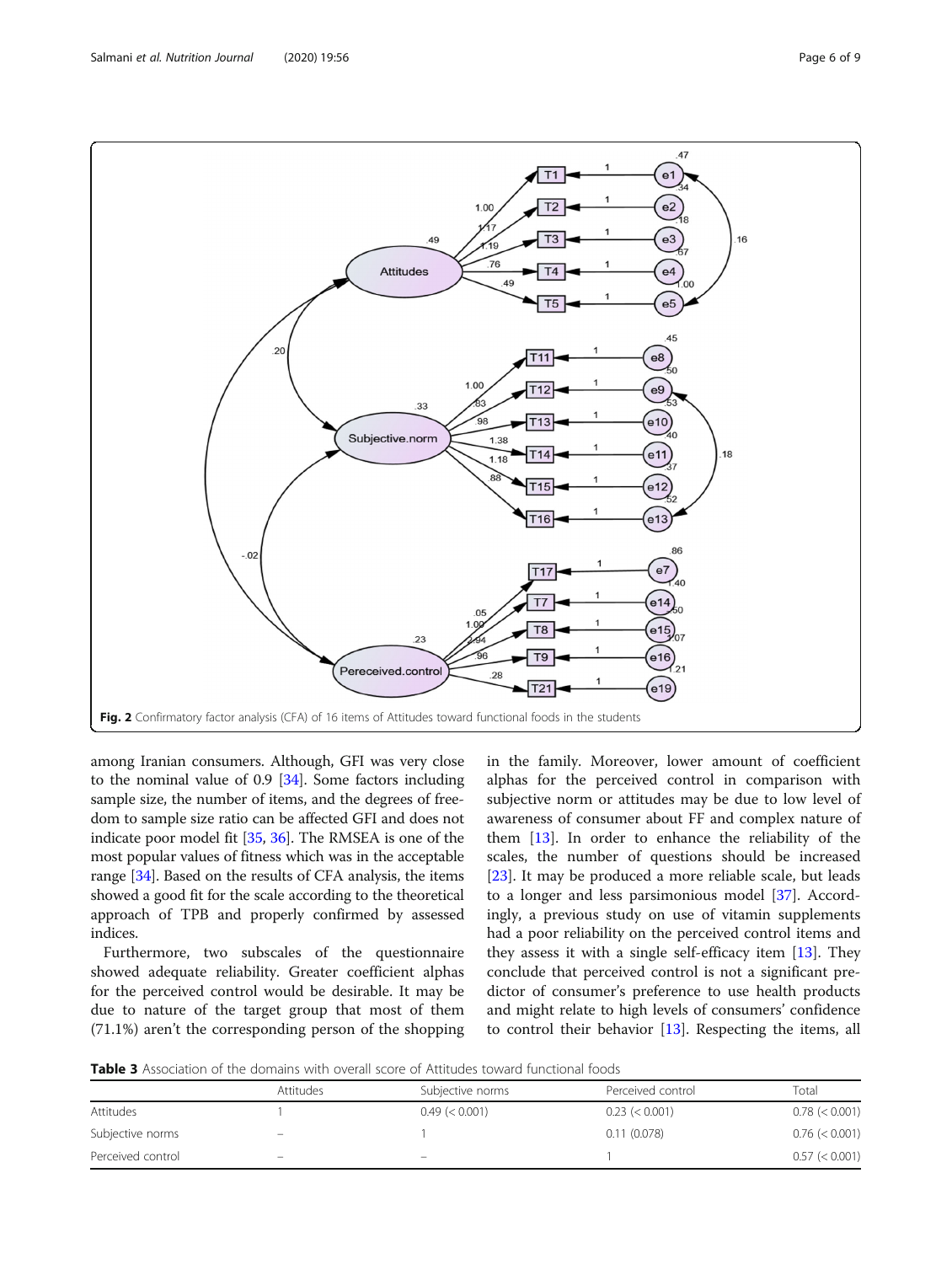|  | Table 4 Demographic profile of students toward the use of vitamin enriched foods |  |
|--|----------------------------------------------------------------------------------|--|
|  |                                                                                  |  |

| variable                         |                         | Non-user (%) | User (%)    | Test statistics<br>(chi-square) | $p$ -value |
|----------------------------------|-------------------------|--------------|-------------|---------------------------------|------------|
| sex                              | male                    | 144 (34.6%)  | 50 (40.0%)  | 1.212                           | p < 0.271  |
|                                  | female                  | 272 (65.4%)  | 75 (60.0%)  |                                 |            |
| Income                           | < 300,000               | 18 (4.5%)    | $3(2.4\%)$  | 9.907                           | p < 0.042  |
|                                  | 300,000-700,000         | 38 (9.5%)    | $5(4.1\%)$  |                                 |            |
|                                  | 700,000-1,000,000       | 34 (8.5%)    | 9(7.3%)     |                                 |            |
|                                  | 1,000,000-3,000,000     | 194 (48.4%)  | 54 (43.9%)  |                                 |            |
|                                  | > 3,000,000             | 117 (29.2%)  | 52 (42.3%)  |                                 |            |
| Place of residence               | urban                   | 367 (89.5%)  | 120 (95.2%) | 3.804                           | p < 0.050  |
|                                  | rural                   | 43 (10.5%)   | 6 (4.8%)    |                                 |            |
| Place of shopping                | Local market            | 89 (22.1%)   | $8(6.6\%)$  | 27.351                          | p < 0.000  |
|                                  | Chain store             | 69 (17.1%)   | 26 (21.5%)  |                                 |            |
|                                  | Special foods           | 49 (12.2%)   | 30 (24.8%)  |                                 |            |
|                                  | Daily bazar             | 36 (89%)     | $4(3.3\%)$  |                                 |            |
|                                  | hypermarkets            | 120 (29.8%)  | 38 (31.4%)  |                                 |            |
| Read of nutritional constituents | yes                     | 238 (58.3%)  | 91 (72.8%)  | 8.476                           | p < 0.004  |
|                                  | no                      | 170 (41.7%)  | 34 (27.2%)  |                                 |            |
| Familiar with enriched foods     | yes                     | 211 (51.8%)  | 93 (74.4%)  | 19.869                          | p < 0.000  |
|                                  | no                      | 196 (48.2%)  | 32 (25.6%)  |                                 |            |
| Father's education level         | uneducated              | 12 (2.9%)    | $1(0.8\%)$  | 20.107                          | p < 0.000  |
|                                  | High school and lower   | 186 (45.4%)  | 36 (28.8%)  |                                 |            |
|                                  | Bachelor of Science/Art | 158 (38.5%)  | 54 (43.2%)  |                                 |            |
|                                  | Master or Ph.D          | 54 (13.2%)   | 34 (27.2%)  |                                 |            |
| Mother's education level         | uneducated              | 24 (5.9%)    | $2(1.6\%)$  | 7.654                           | P < 0.050  |
|                                  | High school and lower   | 227 (55.5%)  | 61 (48.8%)  |                                 |            |
|                                  | Bachelor of Science/Art | 121 (29.6%)  | 50 (40.0%)  |                                 |            |
|                                  | Master or Ph.D          | 37 (9.0%)    | 12 (9.6%)   |                                 |            |

of them had a strong contribution to the whole questionnaire.

In the current study, about 57.1% of respondents were familiar with the VEF. Previous studies conducted in a number of different countries, reported different level of consumers familiarity with the concept of FF [7, 16, 23, 38–40]. As, 39.4% of high school and university students in Croatia were familiar with the term "functional food" [38], and 67% of surveyed people in city of Thessaloniki of Greece was unfamiliar with the term FF [40].

**Table 5** Subscales of TPB model toward use of vitamin enriched foods

| Non-user<br>Mean $+$ SD | user<br>Mean $\pm$ SD | Test<br>statistics<br>(t-test) | p-value   |
|-------------------------|-----------------------|--------------------------------|-----------|
| $3.69 + 0.77$           | $3.87 + 0.69$         | $-2.275$                       | p < 0.023 |
| $3.51 + 0.73$           | $3.75 \pm 0.61$       | $-3.378$                       | p < 0.001 |
| $3.17 + 0.64$           | $3.25 \pm 0.58$       | $-1.230$                       | p < 0.219 |
|                         |                       |                                |           |

Uruguayan adults had a low familiarity with FF [16]. 83.6% of university students of Chile had no knowledge of FF [17]. Hence, people have limited idea regarding the term 'functional food'.

In the present study, users and nonusers of VEF were similar in both age and sex. Some studies reported similar results [4, 13, 19, 39], but contradicts the findings of other studies which reported that women consume more functional foods than man and younger people use more FF [1, 17, 39, 41]. Regarding the role of sex in other studies, it might be relates to the women's correspondence of shopping in some families and more interested in healthy eating and in health generally. Furthermore, other studies revealed that young people use less functional foods [1, 4, 17]. Considering the current role of age and FF attitudes among Iranian students, it would seem to be more important to focus on different age groups to clarify the potential influencing factors in FF consumers.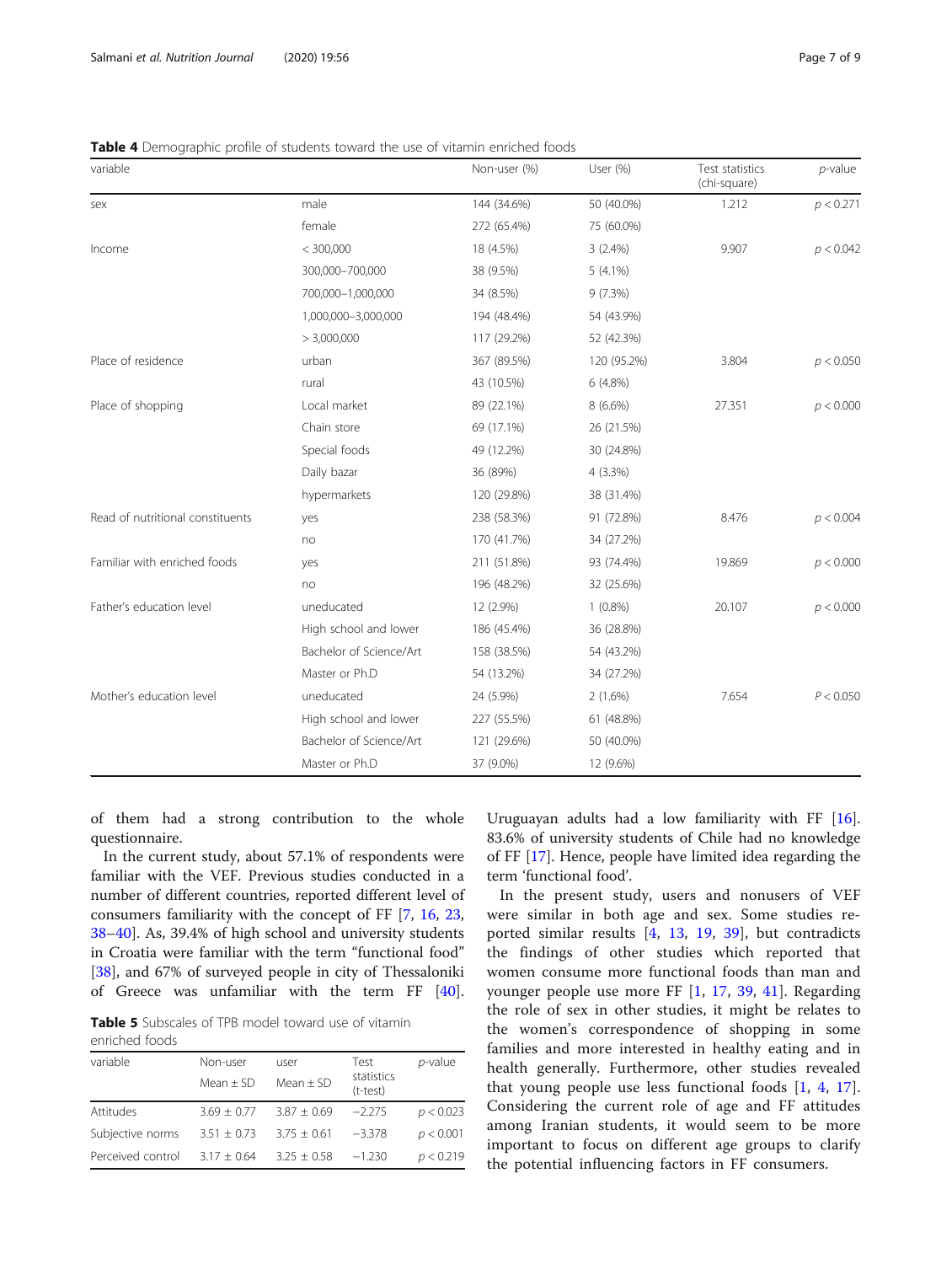Higher level of parent education was significantly increased the consumption of VEF in the current study. Other studies revealed that educated participants had higher awareness and more willingness to consume FF [4, 39]. Along the increase of family's income, the use of VEF was increased. Markovina et al. (2011) also reported that families with higher income are most buyers of FF [38]. It was also reported in other studies [17, 39] that the power of pay of family is influenced on the consumed food. Urbanized people consumed the VEF more than rural ones. Participants from urban areas were more aware about FF and more likely to consume FF than rural areas [39]. Use of FF by urbanized people showed that they were exposed by these foods in the markets, though the FF might be unavailable for rural people. Place of shopping affect the use of VEF. People who purchased from hypermarkets were the most users of VEF. It may be related to the availability of FF in these markets. In the present study, read of food label enhanced the consumption of VEF. Previous studies reported different findings regarding impact of food labels on the consumers' acceptance of FF. Some of them reported positive effects [18, 42] and some others released negative ones due to distrust to labels and health claims on the consumption of these products [43, 44]. It should be noted that reliable information on the food label is a noteworthy point.

In the current study, attitudes and subjective norms were significant determinants of use of VEF. This may reflect that good evaluation of the behavior and social pressure to perform it may increases the likelihood of performing the behavior. Urala and Latheenmaki (2004) reported the positive attitude as one of the strong predictor of use of FF [9]. The similar results were also reported by other researchers [17, 41]. Some other studies also revealed the attitudes and subjective norms as strong predictor of nonuser's willingness to use of vitamin supplements and FF [13]. Danes or Americans had a less positive attitude towards FF than Finns [20]. These different attitudes among consumers may be due to diversity of FF in the market or cultural differences among countries [20]. According to Chen (2011), consumer's belief in health claims of FF and its safety increased the use of FF [1]. One of the important factor in relation to test new foods was the recommendation of family or friends [45].

O'Connor and White (2010) did not report perceived control as determinant of nonuser's willingness to consume the vitamin supplements or FF [13]. According to the results of present study, perceived control could not predict the use of VEF. This result may be due to low mean for perceived control measure that reveal the low level of confidence of the consumer to control their behavior as, they are students and had not more options to

choose their foods. Also, the study participants were young and they are usually less sensitive on long term health effects of foods than elderly.

One of the main limitations of the current study was the specific age group and university settings, it's better to perform future studies on different age group especially elderly people or different target group like housewives. It may be lead to stronger confirmation of the current scale. Moreover, TPB is designed for specific behaviors and application of it for dietary behavior may have weakened the prediction especially considering FF that is new for most of people. As the prevention is a major motivation of healthy diet use especially FF, it was proposed to perform future studies on a sample where illness is present.

#### Conclusion

AFFQ is a valid and reliable instrument to measure the attitudes of consumers toward consumption of FF in Iran. This questionnaire has an empirical and theoretical framework for further research and tailored interventions to promote the consumption of FF in the community. 57.1% of respondents were familiar with the VEF. Higher level of parent education and urbanization were significantly increased the consumption of VEF. Attitudes and subjective norms were the key determinants of consumption of VEF. So, health professionals can promote the consumption of VEF by publishing information about the health benefits of these products especially through influencing group such as friends and general practitioner.

#### Abbreviations

TPB: Theory of Planned Behavior; VEF: Vitamin enriched foods; BUMS: Birjand University of Medical Sciences; EFA: Exploratory Factor Analysis; CFA: Confirmatory Factor Analysis; AFFQ: Attitudes toward functional foods questionnaire; FF: Functional foods; CVR: Content Validity Ratio; CVI: Content Validity Index; KMO: Kaiser–Meyer–Olkin; ICC: Intra Class Correlation; TLI: Tucker–Lewis Index; CFI: Comparative Fit Index; RMSEA: Root Mean Squared Error of Approximation; PNFI: Parsimonious Normed Fit Index; GFI: Goodness-of-Fit-Index; PCFI: Parsimonious Comparative Fit Index

#### Acknowledgements

The authors thank the research deputy of Birjand University of Medical Sciences for financial support of the study (code: 4857).

#### Authors' contributions

FS, EN, MM, and TZ: designed research; EN, MM, and TZ: conducted research; FS: analyzed data; FS, EN, MM, and TZ: wrote paper; the authors read and approved the final manuscript.

#### Funding

Not applicable.

#### Availability of data and materials

The datasets used and/or analysed during the current study are available from the corresponding author on reasonable request.

#### Ethics approval and consent to participate

The study was approved by the Research Ethics Committee of the Birjand University of Medical Sciences (Ir.REC.bums.1397.138), and followed the precepts of the Declaration of Helsinki. All respondents verbally approved the Informed Consent.